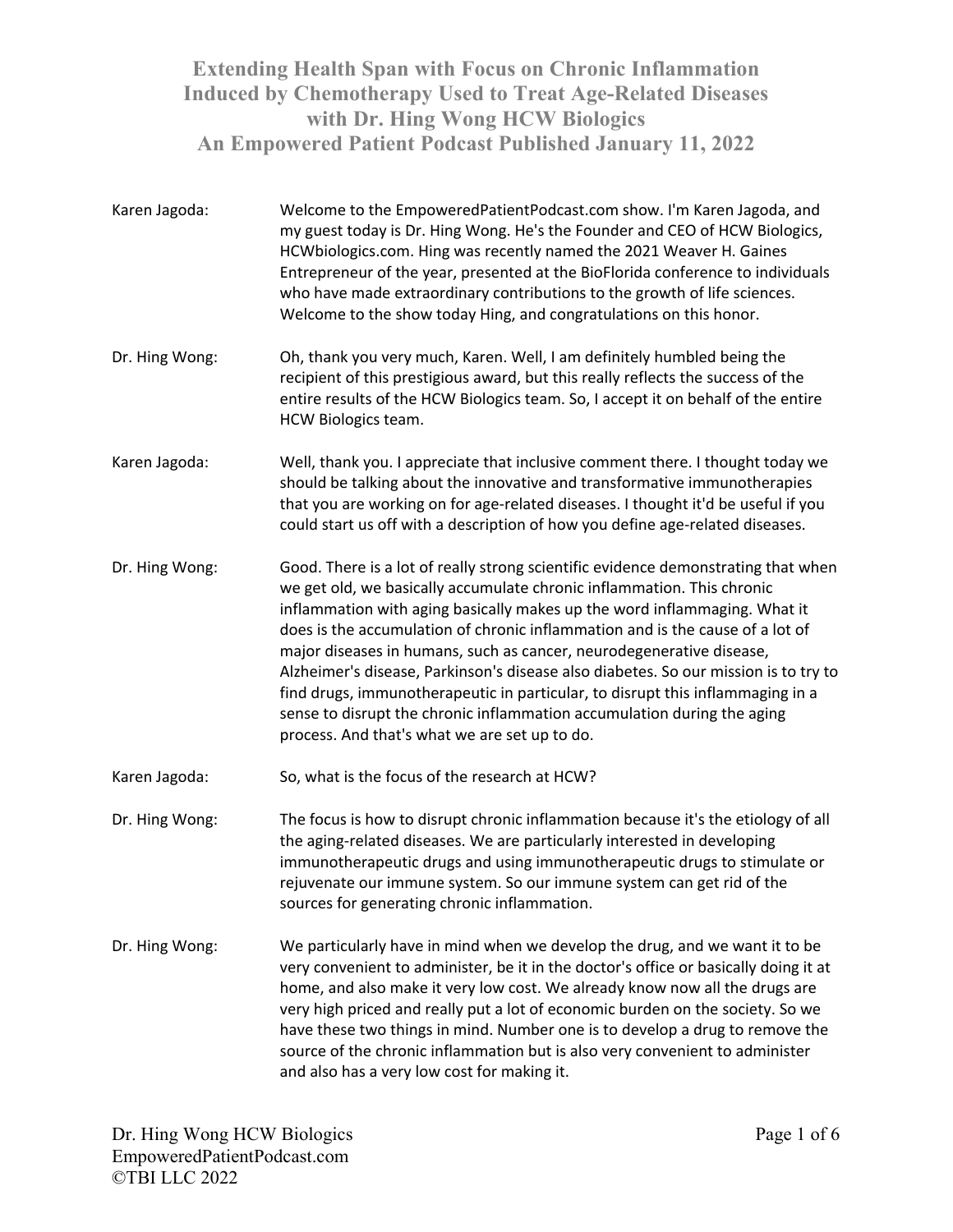Karen Jagoda: Now, this low level of inflammation is called inflammaging. Is that correct? Dr. Hing Wong: Exactly. And it's really a combined word because when we get old and we start accumulating the chronic inflammation and up to a point to trigger all these diseases. And so, people put the words together called inflammaging. Karen Jagoda: Is it accelerating our aging process, or because we're aging, we're then developing this kind of inflammation. Dr. Hing Wong: Oh, very good question Karen. I think a general belief today is that when we get old, our immune system cannot get rid of the sources of the chronic inflammation. So we start accumulating it. So, in a sense, the chronic inflammation is really the trigger for aging and not the other way around. You cannot control the chronological aging, but you actually can control the biological aging. That means it's how old we are, we are. But inside our body could still be a young individual by controlling the inflammaging process. Karen Jagoda: So tell us a bit about the indications that you're working on. I understand that cancer is part of this family of age-related diseases. Tell us a bit about why you've chosen that path. Dr. Hing Wong: Very good question. There are a lot of reasons we chose that. Let me just name quite a few of them. Number one, as you mention, cancer is truly one of the diseases caused by aging because we notice people who have cancer tend to be at an older stage. And so it is a really a good indication to have very well-defined endpoints to see how a drug would really get rid of the cancer. And second of all, the company really has a lot of expertise and me. I mean, in the last 20 years, we developed an immunotherapeutic drug, and now it's in the stage of getting FDA approval to really address certain cancers like bladder cancer. So we have a lot of expertise in that field. We really feel we can develop the drug and it would affect cancer and using that experience in clinical trials to define the safety dose and the regimen to directly address really the inflammaging and the other indications. Dr. Hing Wong: And I also want to back up to say couple of things here. Why cancer? Now Karen, all of us when we experience either ourselves, hopefully it's not, but when there is a regimen where they have chemotherapies against cancer, two things happen. Number one, most people would get a relapse, and the other is they have huge side effects, right? We have chemo brain that and all those effects. Now all that is mainly because when we use chemotherapy, the drug itself does not really completely clear the cancer cell but instead actually induces the sources of chronic inflammation, both in the tumor and also in the off-target tissues.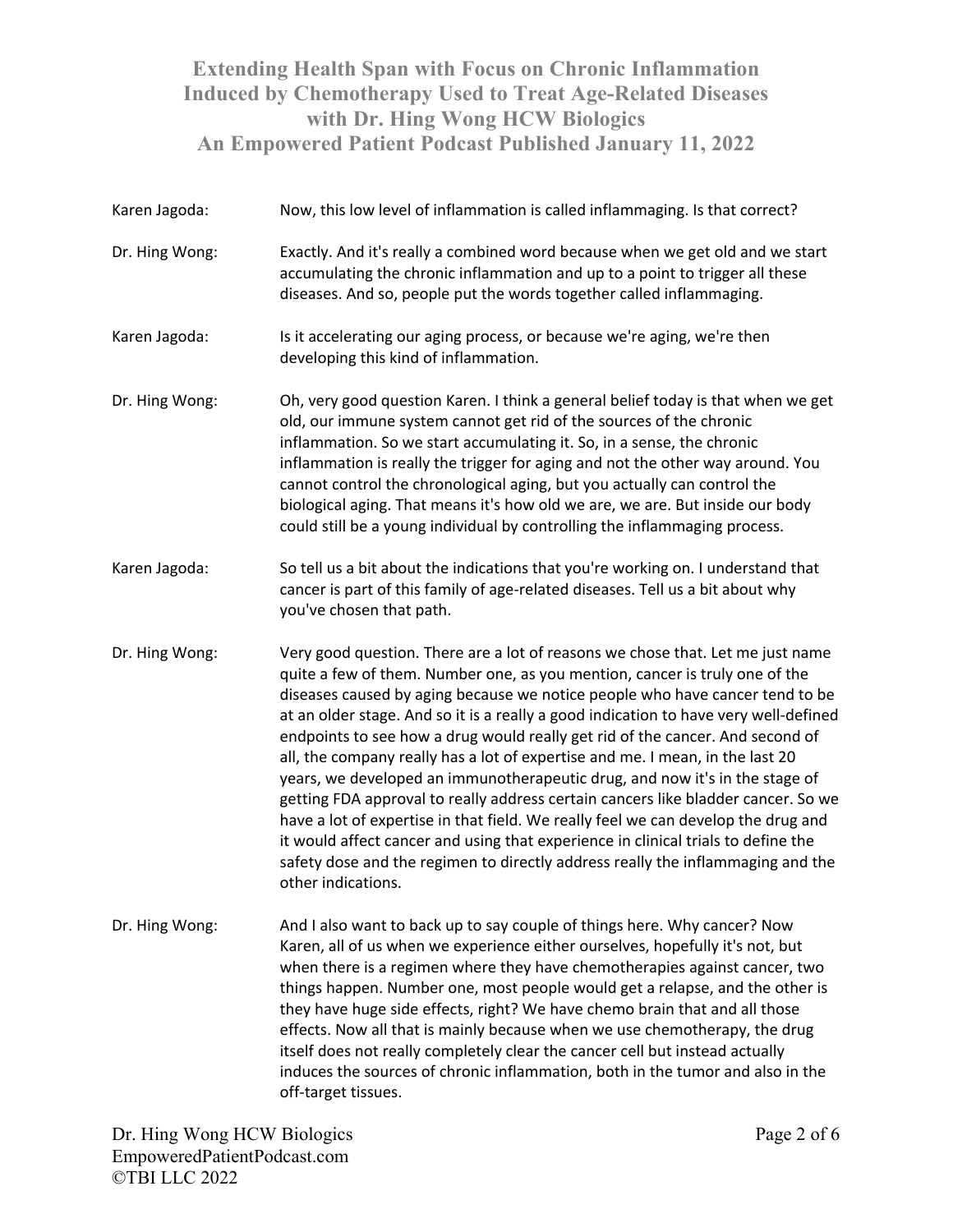Dr. Hing Wong: Our idea is to get rid of these chronic inflammation sources induced by chemotherapy. So, on the one hand, you can enhance the chemotherapy's efficacy against cancer and also can completely eliminate the side effects caused by the chemotherapy. So that's another reason we chose cancer being our first indication. Karen Jagoda: Is this a cure, or is this just keeping the cancer from developing faster? Where does it fall in that spectrum? Dr. Hing Wong: Our idea is to completely get rid of the cancer and, particularly, the relapse. This, as I mentioned, cancer chemotherapy today, maybe works short-term, but majority of the cases go to relapse. This relapse is because of the chemotherapy-induced inflammaging, both in the tumor cell and also the offtarget tissues. So, if we can get rid of that and we believe we can get rid of the relapse, it also gets rid of the side effects of chemo. So, our interest is to really completely get rid of the cancer itself. And again, eliminate the side effects people experience under chemotherapy. Karen Jagoda: Tell us a little bit about your proprietary platform T-O-B-I. Is that the way you pronounce it? Dr. Hing Wong: Sure, we call it TOBI. The technology is using a very unique so-called Tissue FactOr-Based Scaffold to build multifunctional fusion molecules. And the way it is, we can actually use this molecule to put all the immunotherapeutic molecules that you think could be useful for your indication all together. They are not in nature as it happens—we are just using this opportunity to put them together. So you can actually design a molecule you want, and you want the molecule to do the things you want them to do. So this is a very versatile protein scaffold, and we call it the TOBI technology. We have been using it now and manufacturing those molecules. We have been in clinical trials or going to be in clinical trials. So this is a homegrown technology. And we developed it ourselves, and we did not license it from outside at all. And we are very happy to say it's really useful so we can support the clinical development. Hopefully, it will be the future new drug. Karen Jagoda: This is very exciting work. How is the drug administered? Dr. Hing Wong: As I said from day one, we are particularly interested in developing drugs using a subcutaneous injection. You basically just put the drug under the skin. And because of that, the drug would not need to be administered in an infusion center or a clinical site. You can actually in the future do it in the doctor's office, or actually, you do it at home yourself, just like people who have diabetes. They use the insulins, and they do it at home.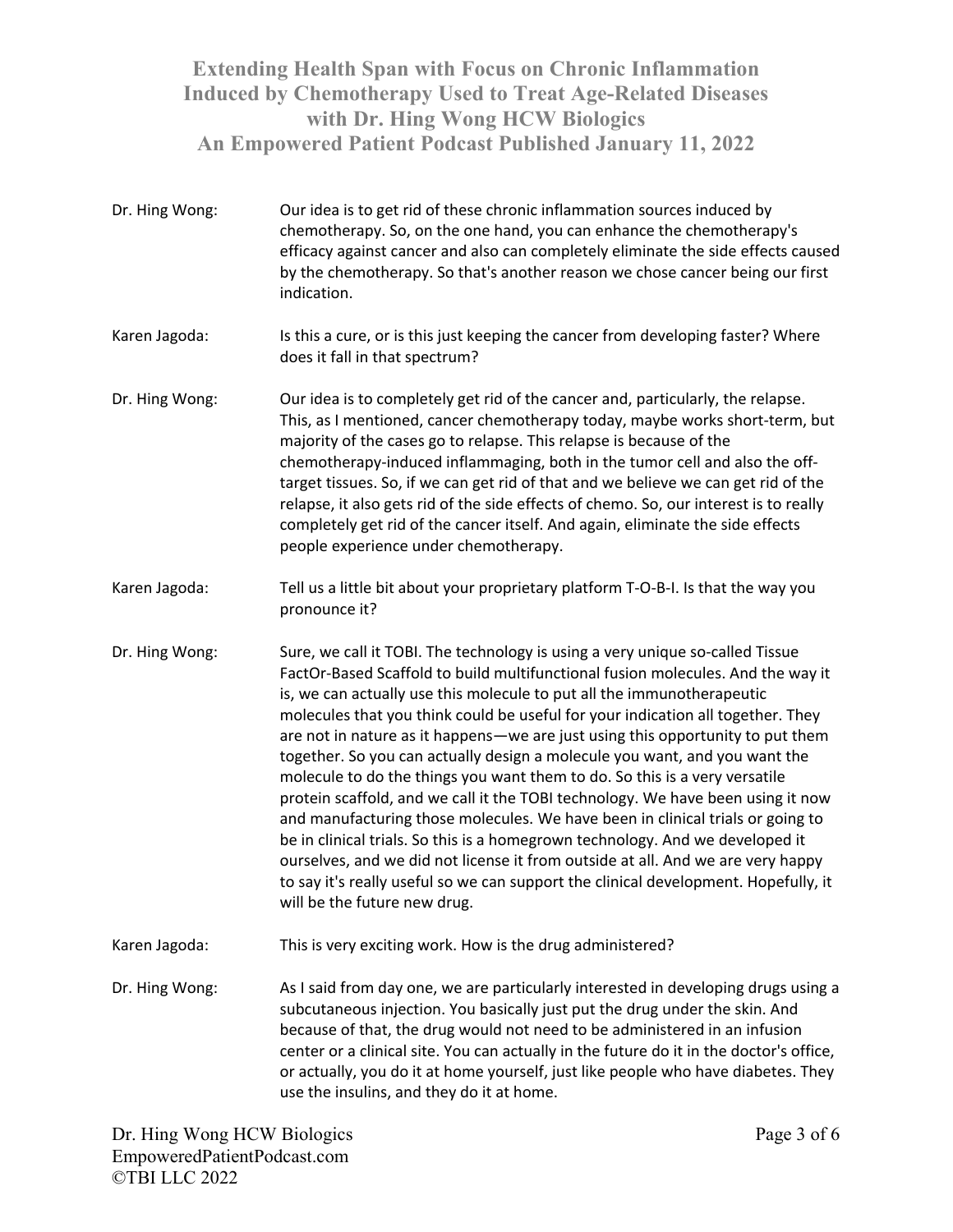- Dr. Hing Wong: That was really addressed from the get-go, we want to develop drugs that way. And so, it would number one, improve the quality of life for the patient. And number two, really reduce the healthcare cost of administering the drug. So all our drugs developed so far today that come from the TOBI platform technology are all used that way. And in the clinical trial, we are doing subcutaneous injection. And this may also need to occur very frequently. So, we just make sure it would really improve the quality of life of the patient. Karen Jagoda: Would this be something that someone would use as a preventative measure if they had a family history say of cancer, or if they wanted to delay the aging process and the impact of aging? Dr. Hing Wong: That's our thinking. But short term, we definitely would like to demonstrate the drugs show activity against particular diseases, like either cancer or with the neurodegenerative diseases. But in the future, we can see if the drug is safe enough, and it could be useful as a preventive, and prevent people having cancer, or prevent people from having infectious diseases like many, many viral infections. Dr. Hing Wong: Today, I think it could be preventative if you can stimulate the immune system and also definitely for cancer and definitely the neurodegenerative disease. We are particularly interested in Alzheimer's disease, Parkinson's disease. I think our long-term goal is really to cause it to be used as a preventive medicine. Karen Jagoda: So, what's next for HCW? Dr. Hing Wong: Next is we have two very exciting new lead molecules. They are entering the clinical development phase. Two months ago, we cleared the US FDA to put one of the lead drugs, we call it HCW9218, into patients who have refractory or relapsed pancreatic cancer. So, we are going to do that and mainly try to, again, identify the safety dose and the regimen. And so, people can take it, and we continue to develop it in the cancer indication. Dr. Hing Wong: By the way, pancreatic is not the only cancer we are interested in getting into the clinical trials. We do have a so-called solid tumor basket trial coming up, and that is including metastatic breast cancer, metastatic prostate cancer, colorectal cancer, and also ovarian cancer. So, our strategy and what we are doing in the short term is we put the drug into clinical trials against solid tumors and in the longer term -- in a longer-term means once we get the safety profile established
	- -- and then we are going to branch out to get into the other age-related diseases and particularly like diabetes or neurodegenerative diseases.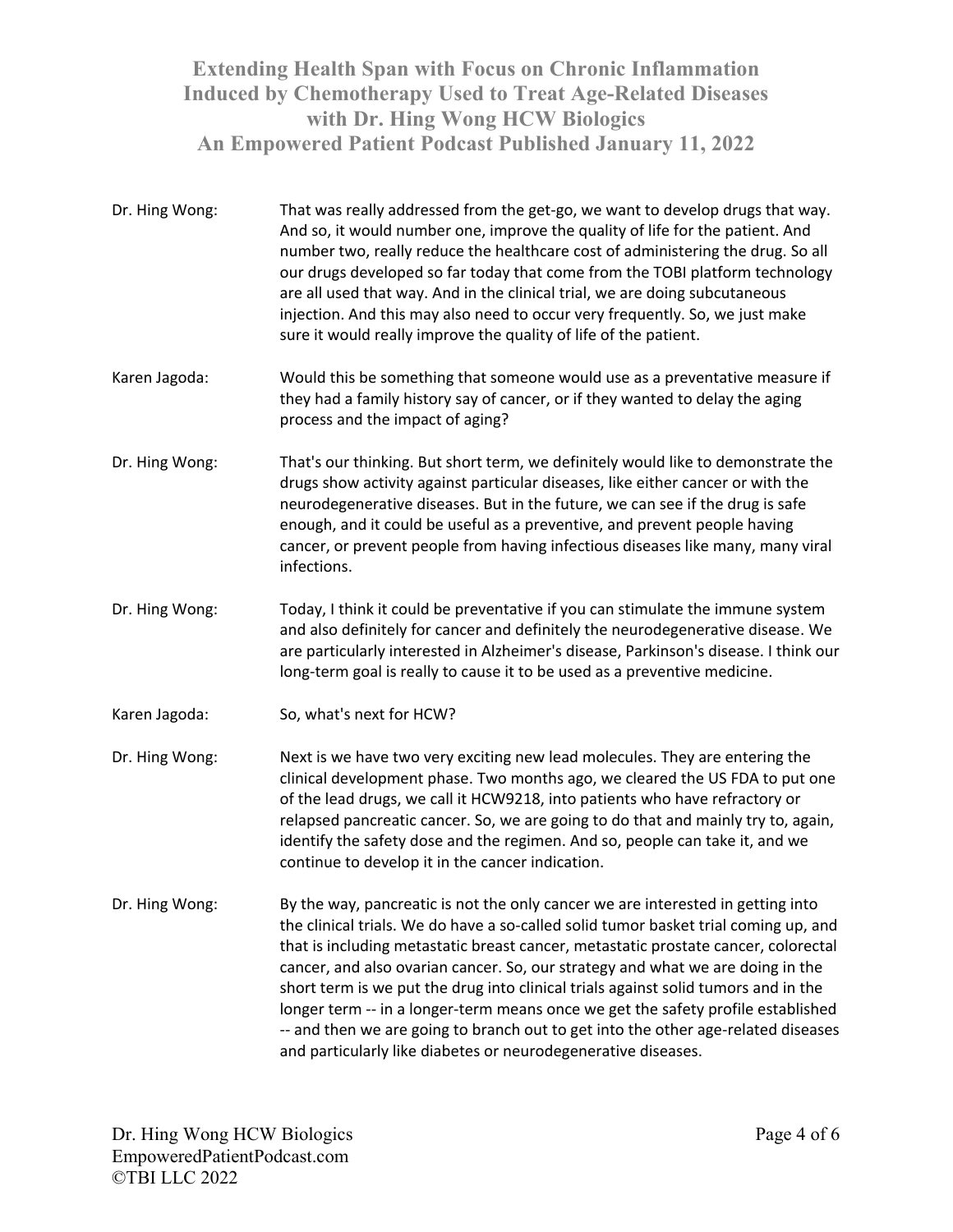- Dr. Hing Wong: And we also have the second lead drug being developed, and we would expect to get into IND. And really effect, really look at autoimmune diseases such as multiple sclerosis, cardiovascular disease, and also with particular interest at this point, to look at alopecia which actually is an autoimmune disease. Again, our strategy is also to put that drug on it. That drug is using a different route to calm down the chronic inflammation, and that is by inducing so-called regulatory T cells. So that's our strategy, in the long run, both molecules, either combined or individual, could be used and to address this chronic inflammation or so-called the chronic inflammaging.
- Karen Jagoda: The last question before letting you go today, I just wanted to ask you to tell us a bit more about your background and why you're so excited to be working with your team at HCW.
- Dr. Hing Wong: Well, it's a very good question. I think in, in my life, I have done a lot of things both on the research side of that. I published over a hundred peer review or scientific papers in the high impact journals. And also, I do a lot of things because I set up companies, I sold companies and like that. But the last endeavor that I had was back in 2017. I sold the company to another company with a valuation that was pretty high. It was over a billion dollars.
- Dr. Hing Wong: And after I ran it for about eight months and I always asked myself what my next step is. To make it short, I think I want to fulfill my lifetime dream to develop products that will have a huge impact on human health span and hopefully also life span. So, I put that really to try. And so I really resigned from my, the company, I was running and set up this company. Again, it's really my, I would say lifetime dream, to pursue developing drugs that would be able to improve the health span or life span of humans.
- Dr. Hing Wong: They have a lot of faith in me, and after I set it up, they all wanted to come back to work with me again. And I really am very honored to have a team like that. And so we can move really quick. And that's what I think the exciting thing is about. And now, particularly, we developed two product candidates, and we have a lot of hope and a lot of really strong scientific data to back it up. They have a very, very good chance of being the first kind of drug to address human health span and life span.